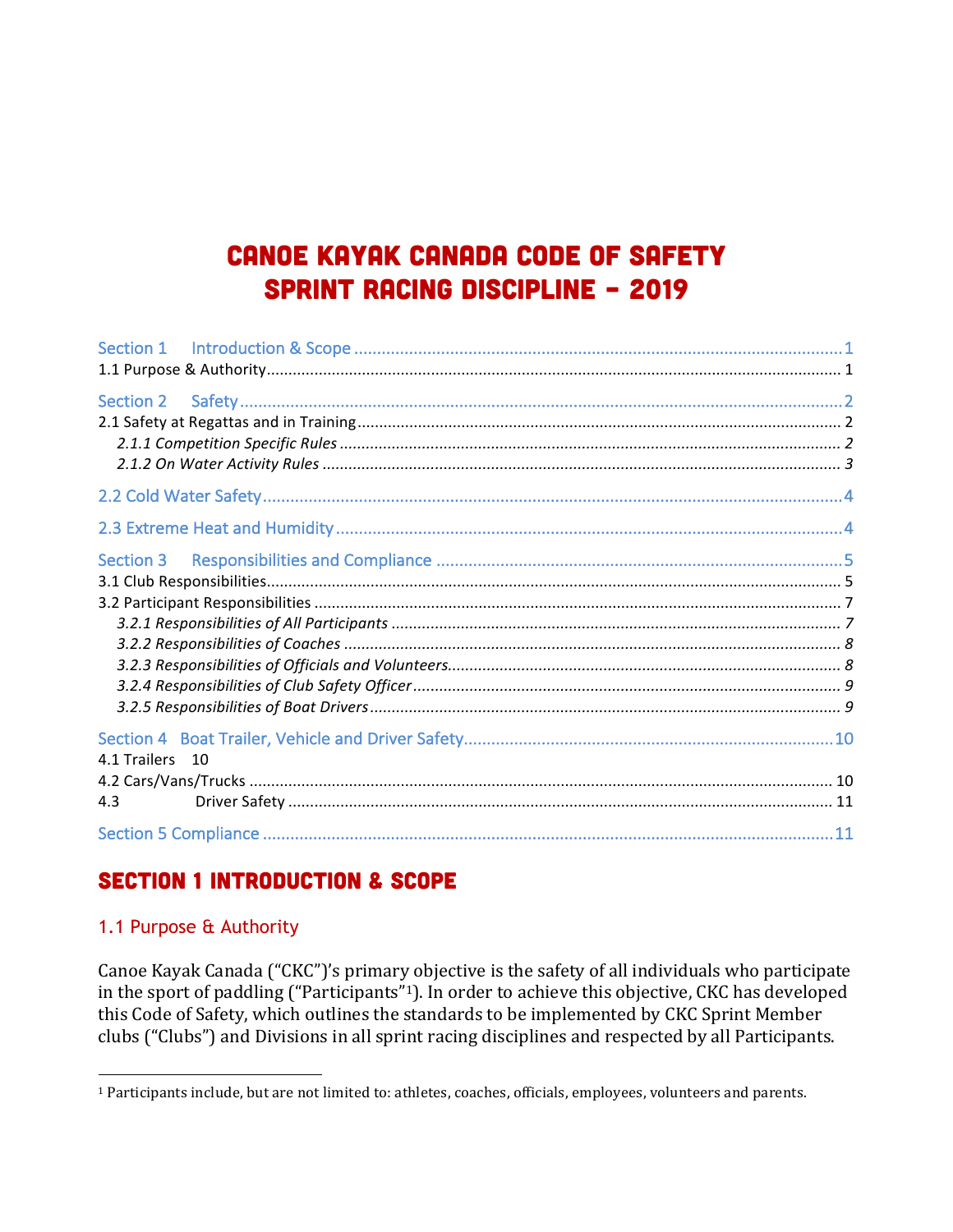

The standards found in this Code of Safety are the minimum requirements for all Clubs and Divisions which may, if feasible, take additional measures to enhance Participant safety.

This Code of Safety was developed by CKC's Director of Development, in collaboration with the Domestic Development Committee ("DDC") and was approved by the Sprint Racing Council ("SRC"). 

In addition to this Code of Safety, CKC has developed a set of guidelines to assist with the implementation of this Code of Safety and which also contains best practice recommendations.

## Section 2 Safety

#### 2.1 Safety at Regattas and in Training

#### **2.1.1 Competition Specific Rules**

 

During competitions,<sup>2</sup> the following Rules must be followed:

- a) Competitions must not take place earlier than one-half hour before sunrise, and not later than one half hour after sunset;
- b) The Chief Official will remain up-to-date on the weather conditions throughout the regatta;
- c) At inter-club regattas (inter-Divisional, or inter-Provincial), the host club must have their Club Safety Officer (or their designate) present at all times;
- d) All appropriate emergency measures must be put into place at the regatta site before competition begins, in accordance with the host Club/Venue's Emergency Action Plan.
- e) Drinking water, ice, blankets, adequate sanitation, and a comprehensive and up to date first aid kit must be available at the competition site;
- f) Telephone communications must be available on-site in the event of an emergency;
- g) At competitions, at least three safety motorboats<sup>3</sup> will be on the water a minimum of 30 minutes before the start of and during all races.

 $2$  The competition period shall be understood as the period starting from the time of the first scheduled race of the regatta and until the completion of the last scheduled race of the regatta. During this period, safety motorboats must be on the water. The competition period shall not include any period prior to 30 minutes before the start of the first race, post-race periods, the lunch break or any other course break when safety motor boats are not on the water. However, during the pre-race meeting, officials may indicate that safety motorboats will be on the water during pre- or post-race periods (and specify the exact times during which safety motor boats will be present during these periods), course or lunch breaks, in which case these periods will be understood as official practice times.  $3$  Certain competition venues may not allow three motor boats to be on the water acting as safety boats at all times. In these instances an alternate safety plan will be developed by the Hosting Club/Venue and the Flag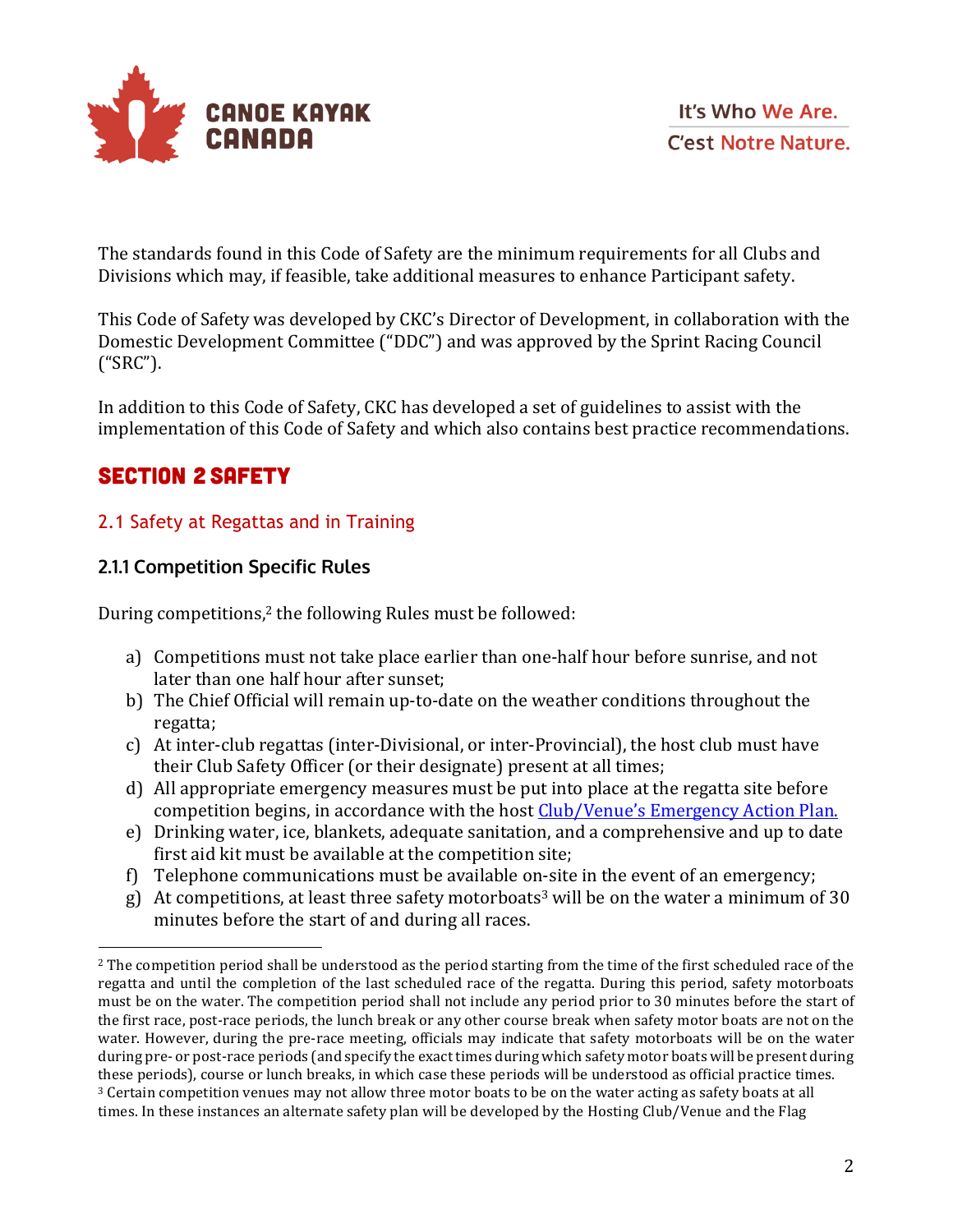

- h) All motorboats will operate with a minimum of two persons: the boat driver and an assistant/spotter/official;
- i) At competitions, a designated medical representative must be available on site who is trained in basic first aid, life saving and cardiopulmonary resuscitation; and
- j) Paddlers must not purposely jump out of their boat at any time during a regatta or throw their equipment while on the water.

#### **2.1.2 On Water Activity Rules**

During both competitions and training, the following rules must be respected:

- a) Participants may not be "tied", "strapped", or "secured" to the boat or its floor board, in any manner;
- b) When there is lightning and/or thunder, all on-water Participants must immediately head for the nearest shoreline to seek shelter;
- c) In the event of lightning and thunder, a 30-minute rule will be implemented. All Participants must remain sheltered and off the water for 30 minutes after the last thunder and lightning;
- d) Where possible, paddlers should stay close to shore during rough water and/or cold weather conditions;
- e) Should winds exceed 39km/h, or if conditions (wind direction, gusts, waves) appear potentially threatening, Coaches and Officials should determine whether to continue or postpone the practice or, if applicable, the regatta. Training or regattas may only be resumed should the Coaches, in the case of training, or the Competition Committee, in the case of a competition, agree that the conditions are safe;
- f) Reported gale force winds or storm winds will result in the immediate postponement of any practice or regatta and all Participants must immediately seek safe shelter;
- g) Safety boats will remain on the water until all on-water Participants have safely made it to shelter:
- h) Practices should not take place earlier than one-half hour before sunrise, and not later than one half hour after sunset. If a practice takes place outside of these times, all boats must be equipped with operating navigation lights in accordance with the Office of Boating Safety standards and all Participants must wear Government of Canada approved PFDs, irrespective of their age or swimming ability;
- i) Each paddler in a War Canoe or dragon boat must identify a "buddy" at the start of the practice or competition. In the event that the boat capsizes, each paddler must find their buddy;

 Officer and must be submitted to the CKC Director of Development no later than two weeks before the start of the competition.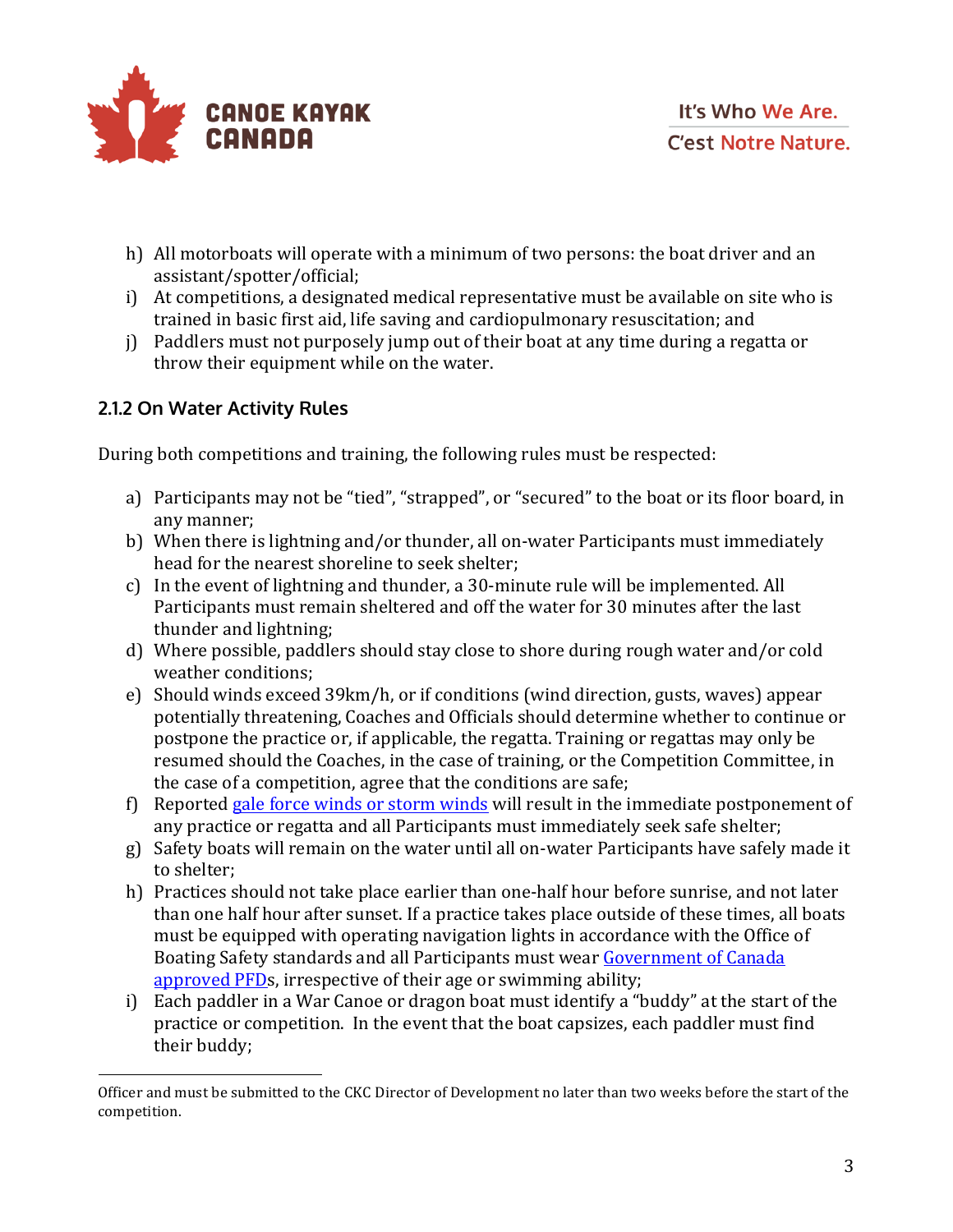

- j) In the event of an overturned War Canoe or Dragon boat, the captain, coxswain or steersperson must count heads to ensure that all paddlers have their head above water and are not experiencing difficulty;
- k) All equipment on land and water must be securely and properly fastened;
- l) All electrical power sources and electrical cables that may come into contact with water must be properly covered and kept away from Participants and spectators; and
- m) All Participants are strongly encouraged to wear a Government of Canada approved PFD at all times while in the boat, irrespective of their age or swimming ability.
- n) All Participants must follow Transport Canada regulations as minimum safety standards.4

## 2.2 Cold Water Safety

 

When water temperatures are below 8 degrees Celsius,<sup>5</sup> all Participants engaged in an onwater activity must:

- a) Must wear a Government of Canada approved PFD at all times;
- b) Be accompanied by a motor boat;
- c) Wear clothing appropriate for the weather and water conditions; and
- d) Train as close to shore as possible.

## 2.3 Extreme Heat and Humidity

2.3.1 If the Wet Bulb Globe Temperature (WBGT) – as opposed to the standard meteorological  $measured$  temperature – reaches 30.1 degrees Celcius<sup>6</sup>, competition or training (as applicable) shall be stopped immediately until the WBGT descends to at least 28 degrees Celcius.

<sup>&</sup>lt;sup>4</sup> Transport Canada's Safe Boating Guide specifies the requirements – and, importantly, exemptions – for racing canoes and kayaks. When in formal training, official competition or in final preparation for an official competition, Participants using racing canoes and kayaks must either be attended by a safety craft that, in addition to its own safety equipment, carries a lifejacket or PFD that fits, for each crew member of the racing boat with the biggest crew; or the Participant(s) in the racing canoe or kayak (as applicable) must carry a lifejacket or PFD that fits for each crew member, a sound-signalling device, and a watertight flashlight (if the racing canoe or kayak is operated after sunset, before sunrise or in periods of restricted visibility).

 $5$  As measured by each individual club during training by a reliable measurement device (i.e., swimming pool thermometer submerged in an area of water that is representative of the main body of water).

 $6$  As measured by a WGBT, if available, using the proper procedure suggested by its manuafacturer. If a WGBT is not available, training or competition (as applicable) will be stopped immediately if the combined temperature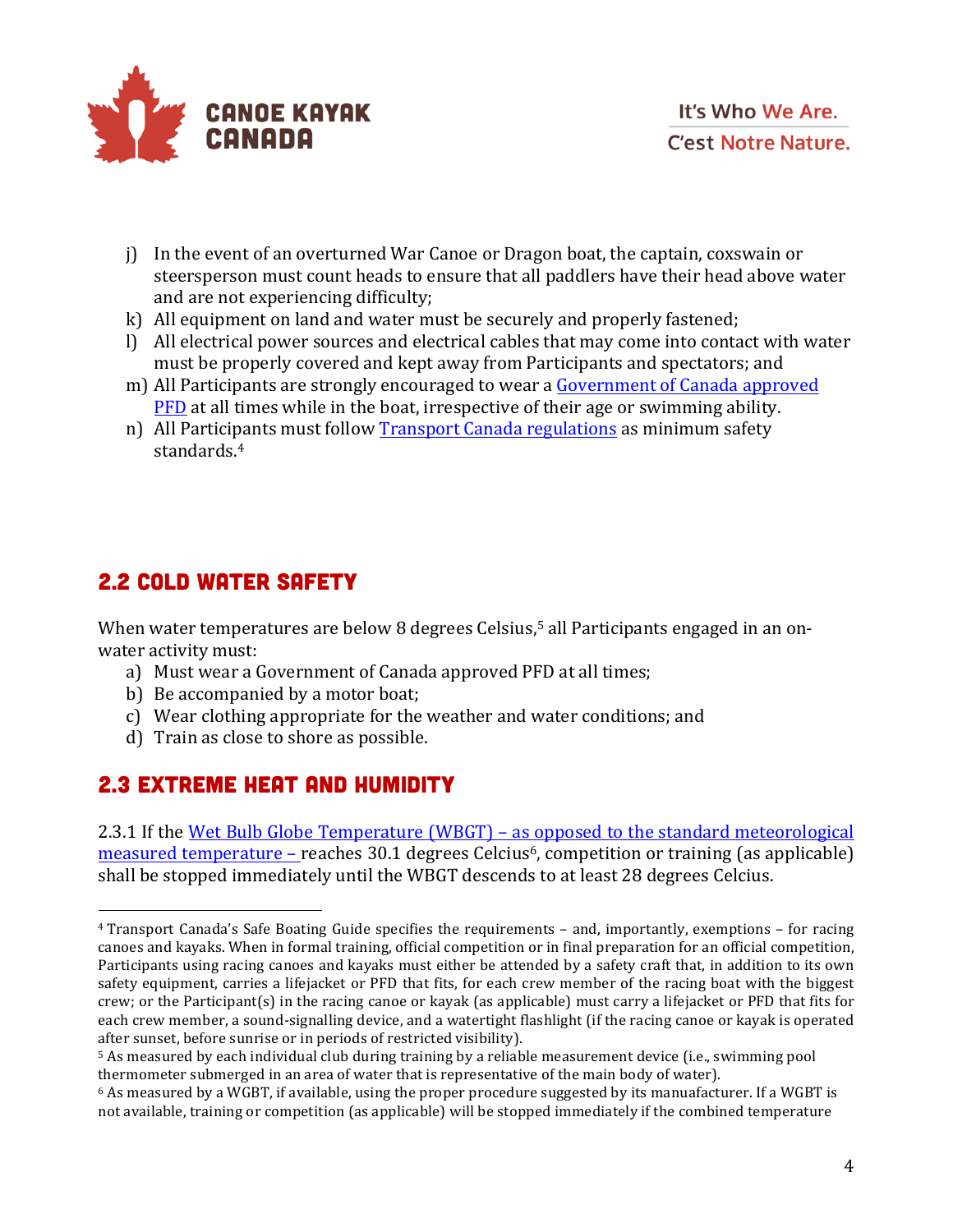

2.3.1.1 During training, coaches present on-site shall be responsible for determining that the combined heat and humidity reading has reached the level indicated in Secton 2.3.1 above and shall inform any individuals on the water that they must return to shore immediately. Coaches shall monitor the heat and humidity levels during training using a reliable weather forecast service, such as Environment Canada.

2.3.1.2 During competitions, the Chief Official, with the assistance of the Safety Officer as applicable, shall be responsible for determining that the combined heat and humidity reading has reached the level indicated in Secton 2.3.1 above and shall inform any individuals on the water that they must return to shore immediately. The Chief Official, with the assistance of other Officials (where possible), shall monitor the heat and humidity levels during competition using a reliable weather forecast service, such as Environment Canada, or any reliable on-site measurement tool.

2.3.2 Notwithstanding Section 2.3.1 above, coaches (in training) or the Competition Committee (during a competition), may postpone or cancel training or the competition (as applicabe) if, due to the heat and humidity level, the health condition of any Participant appears to be negatively impacted or reasonably threatened or where they have otherwise received reliable medical advice that it is no longer safe to continue the training or competition.<sup>7</sup>

## Section 3 Responsibilities and Compliance

#### 3.1 Club Responsibilities

 

All Clubs have the following responsibilities:

- a) To ensure compliance with the minimum standards outlined in this Code of Safety at all times;
- b) To ensure that Participants that fall under their scope of authority respect this Code of Safety at all times;
- c) To make Participants that fall under their authority aware of this Code of Safety and to ensure that it can be easily found on the Club website and in hard copy in their Club;

and humidity level reaches 45 degrees Celcius, as indicated by a reliable weather service such as Environment Canada. 

<sup>&</sup>lt;sup>7</sup> Whenever possible, coaches or the Club Safety Officer (in training) or the Chief Official (in competitions) shall consult with any available on-site medical practitioner(s), such as physicians or paramedics, or make reasonable efforts to contact such individuals.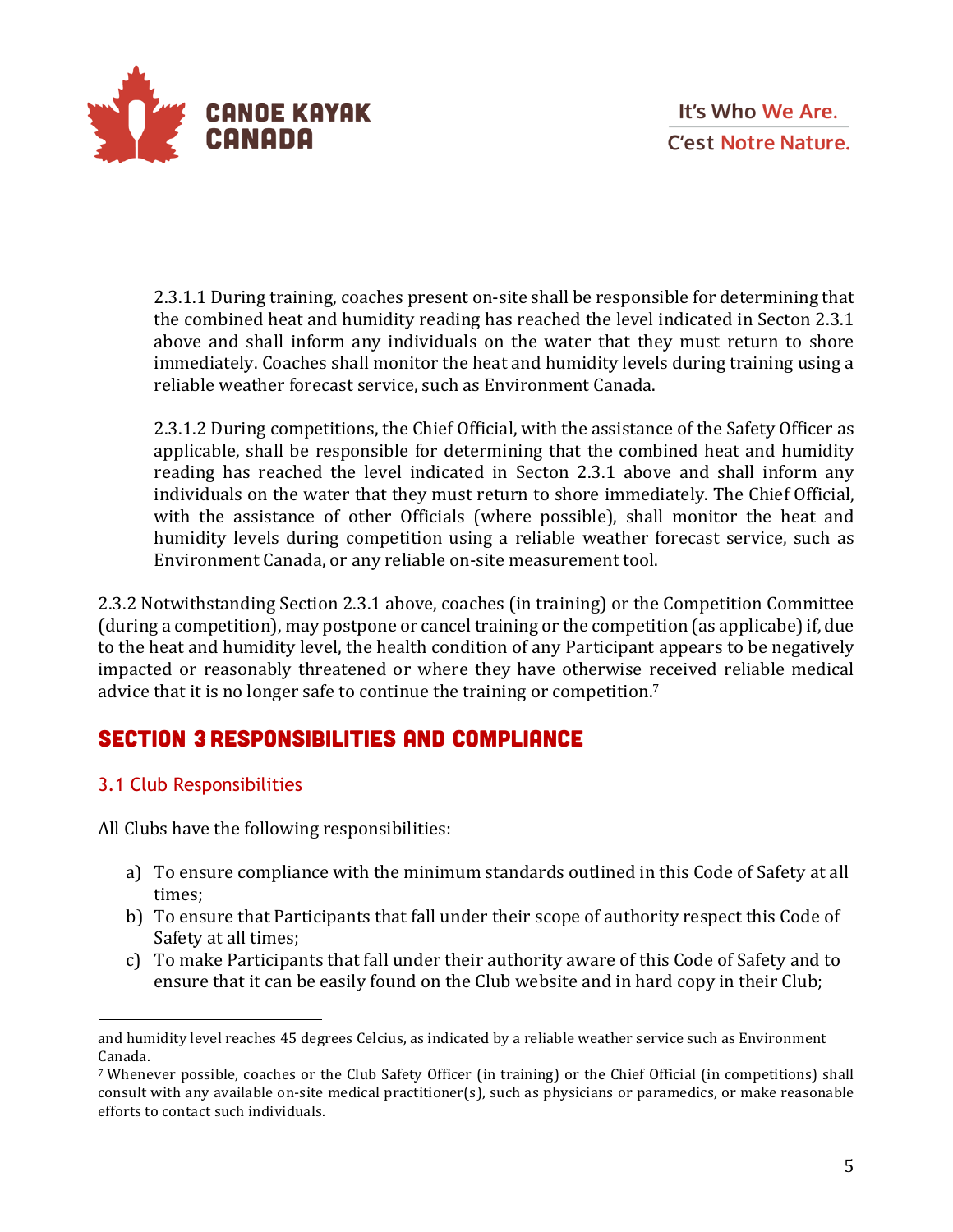

- d) To promote this Code of Safety and any visual aids on water safety, lifesaving, hypothermia or resuscitation procedures;
- e) To appoint a Club Safety Officer annually, who will be responsible for ensuring the Club's compliance with this Code of Safety, and to notify the Division Flag Officer of this appointment no later than June 30 of each year;
- f) To notify Participants when cold water conditions are present (i.e., below 8 degrees Celsius) and to inform them of the specific rules applicable in such conditions as outlined in Section 2.2 above;
- $g$ ) To possess and post in a conspicuous place a plan of the local waterway and draw special attention to local rules and hazards;
- h) To abide by relevant worker safety regulations related to water safety and drowning prevention in force in their Province or Territory and ensure Participant compliance;
- i) To develop an Club/Venue Emergency Action Plan which must be posted and known by key Club administrators, employees, volunteers and coaches;
- j) To compile and prominently display a list of emergency telephone numbers at the Club;
- k) To maintain a comprehensive and up to date First Aid Kit and an accessible and functioning telephone.
- l) To record accidents which occur during Club sanctioned activities and maintain accident reports for a period of three years. Accident reports shall be provided to CKC upon request;
- m) To evaluate and ensure the safe and proper working condition of all equipment, including all canoes, kayaks and Dragon boats, which must be maintained in safe and floatable condition;
- n) To ensure that all motorboats or other craft used for coaching, officiating or for regatta safety meet the minimum requirements as set down in the Canada Shipping Act, Small **Vessel Regulations:**
- o) To promote water-safety and encourage all Participants to learn life-saving techniques;
- p) To ensure that coaching staff are trained in life-saving and resuscitation procedures by attending courses and other appropriate measures;
- q) To make reasonable efforts to promote the "Safe Boating Guide" published by Transport Canada;
- r) To make reasonable efforts to co-ordinate on-water activities with other water users in the vicinity of the club to minimize the risks of accident;
- s) To manage Participants based on the water and weather conditions at any given moment of the day and to be constantly attentive to any indications that could impact water or weather conditions;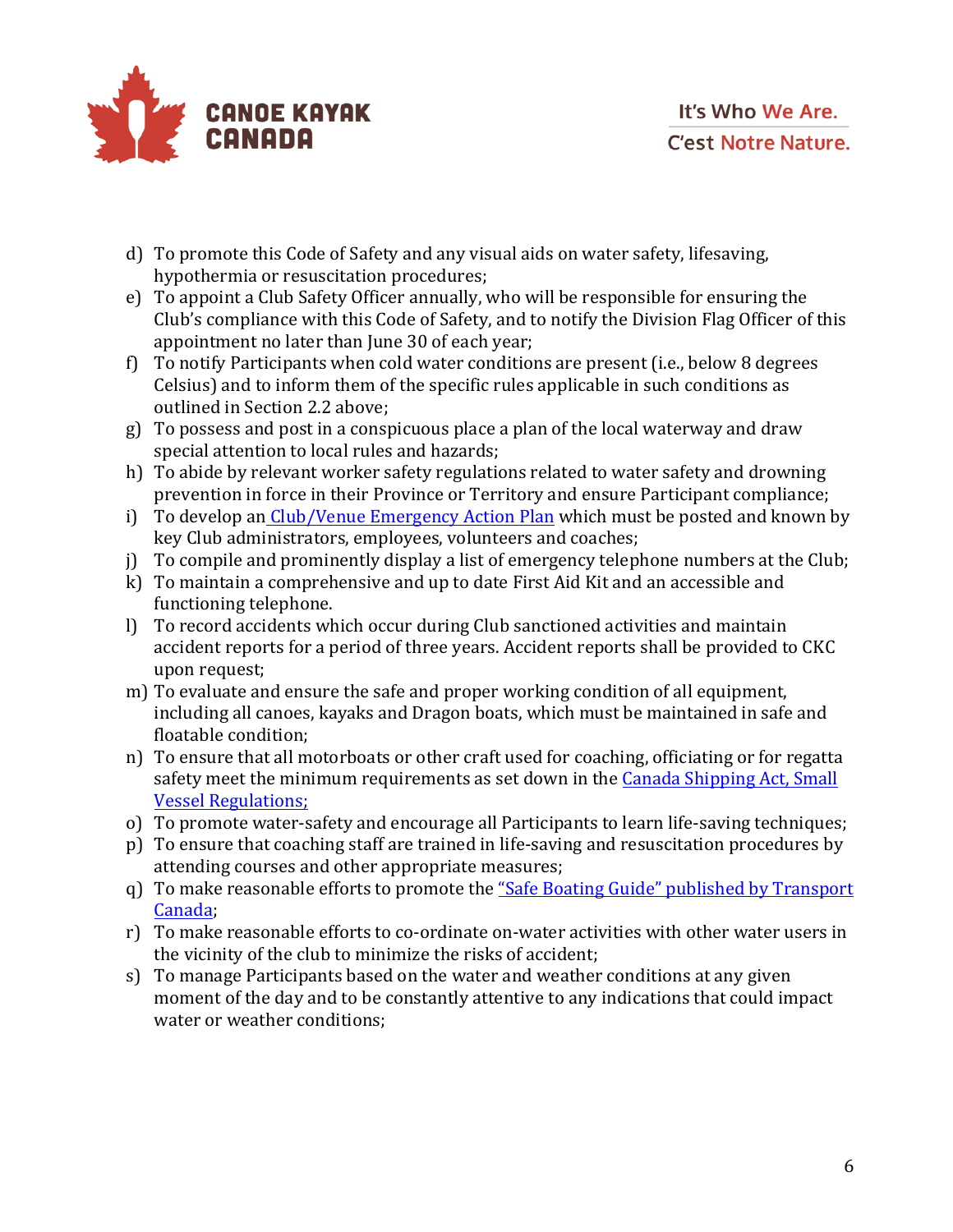

- t) To require all new Participants to complete the  $"Par-Q & You Plus" questionnaire or$ provide the equivaent information in an existing form before engaging in club programs;8 and
- u) To ensure that they collect and maintain records of basic Participant health information that may be needed in the case of an emergency or other medical situation.

#### 3.2 Participant Responsibilities

#### **3.2.1 Responsibilities of All Participants**

All Participants have the following responsibilities:

- a) To ensure compliance with the minimum standards outlined in this Code of Safety at all times and respect all safety rules that may affect their own safety and/or the safety of their fellow Participants or any other individual involved in the sport of sprint racing canoe and kayak, as described in this Code of Safety;
- b) For athlete Participants, to follow the rules of their current racing class, as outlined in the CKC rulebook;
- c) To be familiar with the Office of Boating Safety's "Safe Boating Guide"
- d) If engaged in on-water activities, must be able to swim at the level of the Canadian Red Cross "Swim Kids Level 6" prior to their participation in water-related programs. If not, they must wear a Government of Canada approved Personal Flotation Device (PFD) in the manner in which it was intended while engaged in all on-water activity;
- e) Notwithstanding the aforementioned, all U10, U12, U14 and U16 athletes, as defined by the CKC Sprint Competition Rules, must wear a non-inflatable Government of Canada approved PFD while engaged in any on-water activity;
- f) For athletes, to inform their coach and any other relevant individual of any change in their health which may affect their ability to safely participate in competitions or training or any club programs, or which may affect their well-being, or may endanger the safety of the other Participants or any other individual involved in the sport of sprint racing canoe and kayak;
- $g$ ) For athletes, to inform their coach if they are using or are under the effect of any prescription medication that may affect their well-being, or may endanger the safety of the other Participants or any other individual involved in the sport of sprint racing canoe and kayak; and

 <sup>8</sup> The PAR-Q & You Questionnaire is meant to apply to Participants aged 15-69. However, CKC strongly encourages clubs to have all new Participants of any age complete the Questionnaire in order to provide such Participants with an indication of whether they can safely commence physical activity without first consulting a doctor.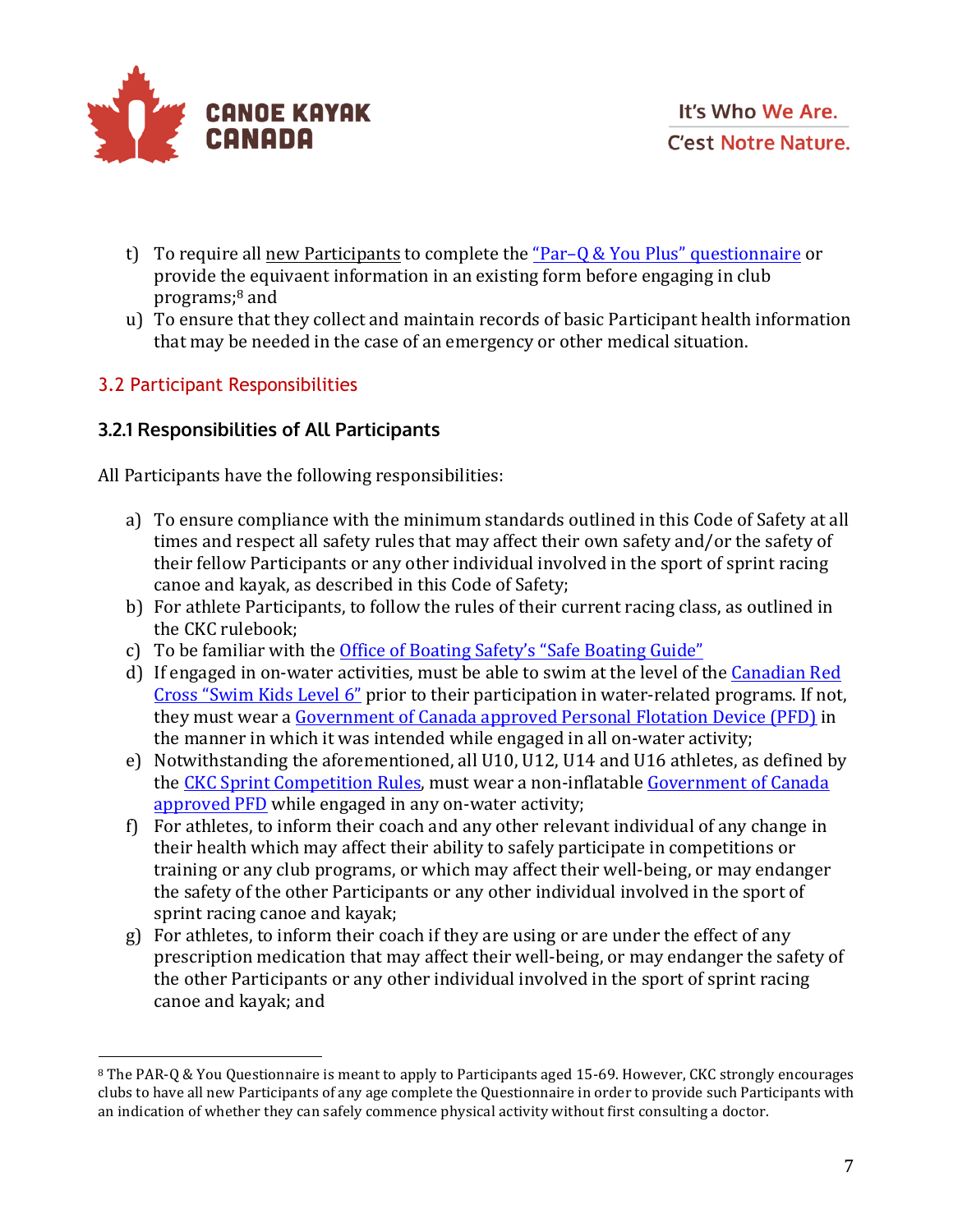

h) Refrain from drinking alcoholic beverages, using cannabis or using other illicit drugs, in the period leading up to, as well as throughout the duration of their participation in the sport of sprint racing canoe and kayak, which may affect their ability to train or compete in a safe manner, or which may endanger the safety of the other Participants or any other individual involved in the sport.

#### **3.2.2 Responsibilities of Coaches**

Coaches have the following specific responsibilities:

- a) They must be familiar with and enforce this Code of Safety as a minimum level of safety;
- b) They must wear a Government of Canada approved PFD at all times while on the water;
- c) Before coaching at a new site, they must become familiar with the site and water conditions, in order to become aware of any hazards, obstacles, or currents that may endanger Participants;
- d) They will possess a copy of their Club's Emergency Action Plan. They will know the site's emergency procedures and the location of first aid kits and any other safety equipment;
- e) They shall be trained in first aid and cardiopulmonary resuscitation;
- f) All Head Coaches, or designated lead coaches in charge of, or supervising, on-water activities must have, as a minimum, NCCP Level I, ELCC Certification or Canoe Kids Coach Trained;
- $g$ ) They will identify any discernable medical conditions of an athlete that could become a safety issue;
- h) While coaching on-water activities, they will ensure that any paddlers not wearing PFDs do not stray 500m from the coach/safety motorboat;
- i) They must carry a cell phone or other means of communication with them during practice; and
- j) They have the responsibility to manage on-water Participants based on the water and weather conditions of the day and must be constantly attentive to any indications that could impact water or weather conditions.

#### **3.2.3 Responsibilities of Officials and Volunteers**

Officials and volunteers have the following specific responsibilities:

- a) To ensure the safety of all participants;
- b) They must wear a Government of Canada approved PFD at all times while on the water;
- c) For Officials, to know the competition site's emergency procedures and possess a copy of the host Club/Venue's Emergency Action Plan, which must be provided to the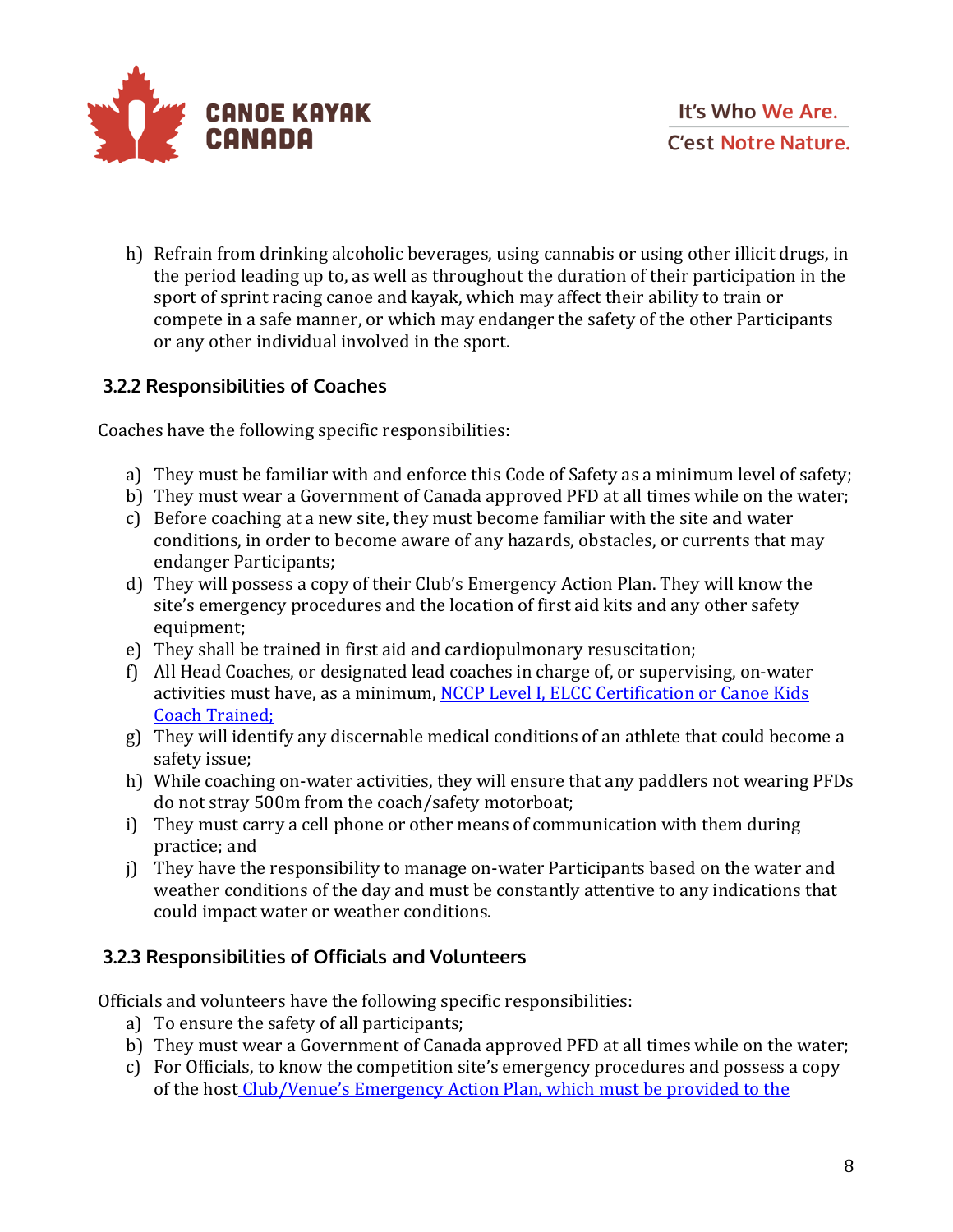

Officials by the Club/Host Venue at least seven days before the start of the competition; and;

d) In the event of a capsized War Canoe or dragon boat, the Race Officials and relevant On Water Volunteers must confirm the head count with the steers person/cox.

#### **3.2.4 Responsibilities of Club Safety Officer**

- a) The Club Safety Officer will be responsible for ensuring that the Club adheres to this Code of Safety as well as any other safety measures which may apply;
- b) The Club Safety Officer will ensure that the Club has sufficient safety equipment and that all safety equipment is in good working order;
- c) The Club Safety Officer will, in collaboration with the Head Coach, conduct an annual club safety audit to ensure that all required safety equipment is sufficient and satisfactory for compliance with this Code of Safety and the Office of Boating Safety standards;
- d) The Club Safety Officer is responsible for the continuous updating and maintenance of the Club's Emergency Action Plan, including key contact information and response procedures;
- e) The Club Safety Officer (or their designate) will be present at all regattas hosted by their Club to ensure that safety measures are in place in accordance with Section 2.1.1; and
- f) If the Club Safety Officer considers an activity to be unsafe to continue, they will immediately approach and consult with those who are also responsible for the safety of Participants (Officials, coaches, staff organizers) in order to determine the best course of action.

#### **3.2.5 Responsibilities of Boat Drivers**

- a) All boat drivers and must be in possession of a valid Department of Transportation "Pleasure Craft Operators Card" and demonstrate operational competency;
- b) All drivers must operate motor boats and equipment with extreme care and stay current with Transport Canada's Safe Boating Guide
- c) Boat operators must be at least sixteen  $(16)$  years old;
- d) Boats will proceed at SLOW speed in the vicinity of docks and swimming areas;
- e) Boats will approach swimmers, wharves, canoes, kayaks, etc., in the safest possible manner. Motors will be shut off before final approach to a swimmer, and the rescue boat should use a reaching assist to help retrieve the swimmer;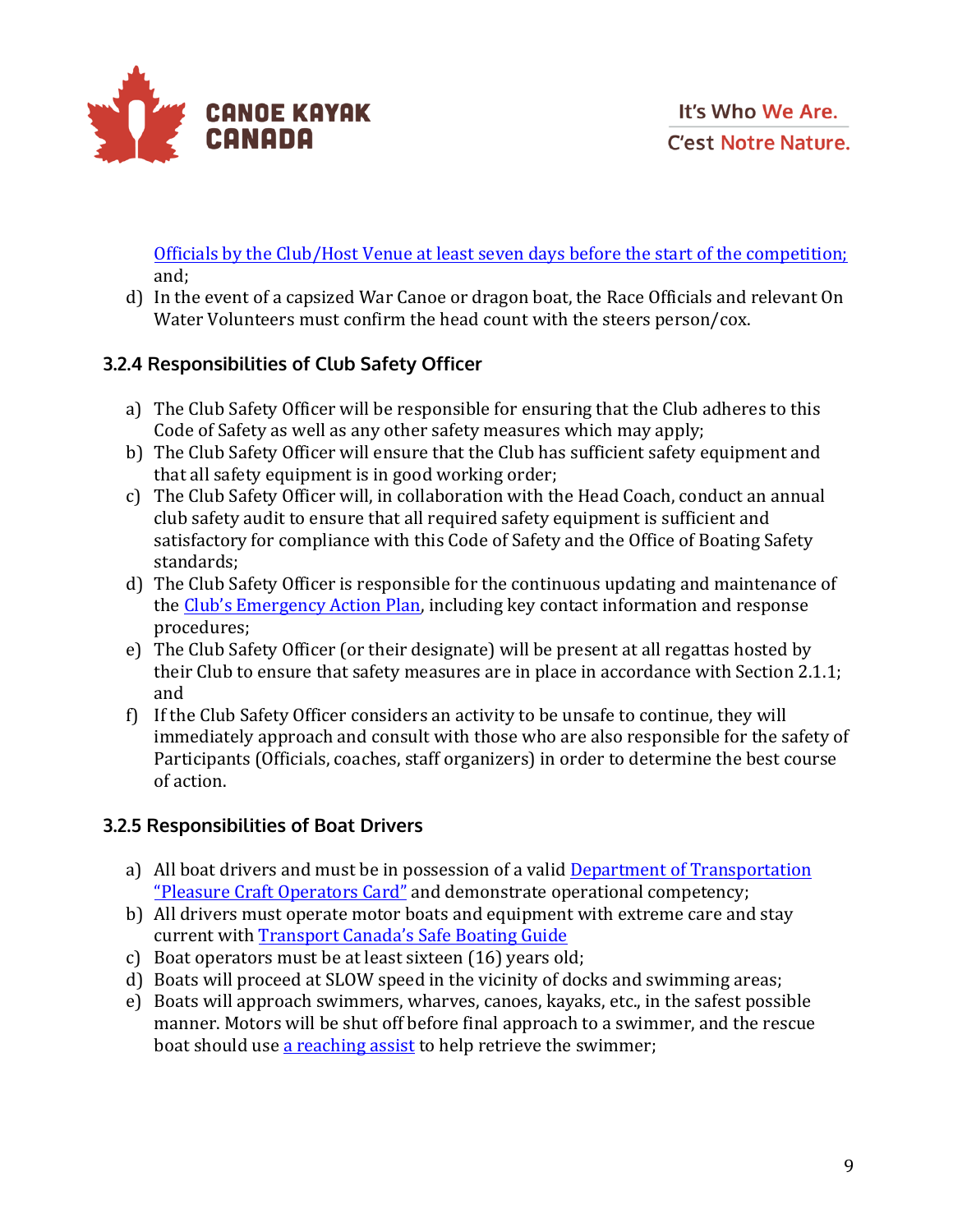

- f) Boat drivers will monitor fuel tanks periodically and avoid interrupting their availability as an on-water Safety Motorboat in order to re-fuel during ongoing onwater activities:
- g) Boat drivers will be alert at all times and must follow instructions from Officials;
- h) Boat drivers will be observant of all activity in their surrounding;
- i) Boat drivers shall take extreme care to ensure that their waves do not interfere with, or cause hazard to racing boats, either on the course or on the course sides;
- j) In the event of a capsized War Canoe or dragon boat, the Safety Motorboat Driver(s) will proceed immediately to the area of the boat. The engine will be stopped and paddlers' heads must be counted to ensure all paddlers have their head above water and are not experiencing difficulty
- k) Boat drivers shall not consume alcohol, cannabis or illicit drugs prior to or when operating a motorized watercraft. Irrespective of the legal limit for a boat driver in Canada, all boat drivers participating must possess a Blood Alcohol Concentration (BAC) level of zero.

## Section 4 Boat Trailer, Vehicle and Driver Safety

#### 4.1 Trailers

- a) All plated trailers must be maintained and licensed in accordance with the laws and regulations of the relevant provincial government;
- b) All plated trailers must be insured;
- c) All trailer drivers must be licensed in accordance with the laws and regulations of the relevant provincial or territorial government;
- d) Boats must be securely and individually tied to the trailer. An additional safety rope should be affixed to encircle the boats on the trailer. Boats should be loaded in such a manner as to be balanced from front to back and left to right;
- e) All trailer drivers must abide by the Motor Vehical Act (or equivalent and applicable legislation) in any jurisdiction in which they operate a vehicle.

#### 4.2 Cars/Vans/Trucks

- a) If transported by car, van or truck, boats must be securely tied to the vehicles
- b) All vehicles used to pull boats and trailers must be insured, either through personal vehicle insurance or by the organization that sanctions the related activity. Where personal vehicles are used to transport boats, the owner of the vehicles does so at their own risk should any damages occur that are not covered by insurance.